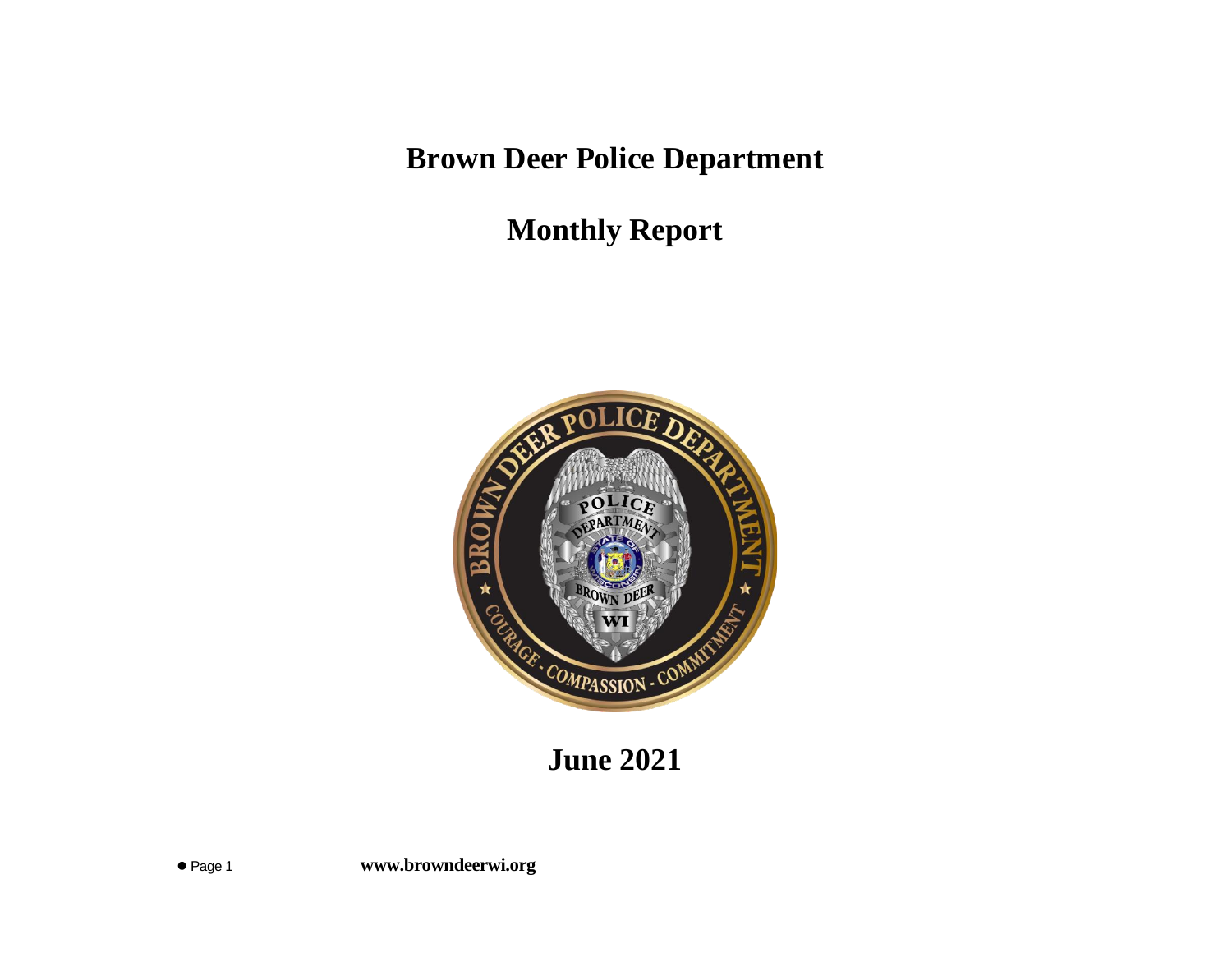# **Activity Report**

During the month of June, the Brown Deer Police Department responded to 1520 calls for service, issued 283 traffic citations, 54 parking citations and made 101 non-traffic related arrests/citations. Overall calls for service increased substantially from the prior month and prior year.

## **Citations & Arrests**

Traffic: 283 Non-Traffic: **101**

| <b>Speed Related</b>               | 73 | Weapon Related               | 10           |
|------------------------------------|----|------------------------------|--------------|
| <b>Traffic Signs &amp; Signals</b> | 31 | Battery/Assault              | 10           |
| <b>Driver License Violations</b>   | 99 | Burglary/Trespassing         | 2            |
| <b>Vehicle Registration</b>        | 13 | <b>Disorderly Conduct</b>    | 19           |
| OMVWI/PAC                          | 10 | <b>Obstructing/Resisting</b> | 6            |
| Insurance                          | 29 | <b>Drug Related</b>          | 5            |
| <b>Seat Belts</b>                  | 19 | Theft                        | 5            |
| All Others                         | 9  | <b>Retail Theft</b>          | 11           |
|                                    |    | Robberv                      |              |
|                                    |    | <b>Domestic Related</b>      | 5            |
|                                    |    | Warrants                     | $\mathbf{2}$ |
|                                    |    | <b>All Others</b>            | 25           |

## **Chief's Report**

On June 28<sup>th</sup>, the Department promoted Sergeant Joe Hahn to Lieutenant and Officer Lea Olsen to Sergeant. Congratulations and good luck on a long and prosperous career with the Brown Deer Police Department.



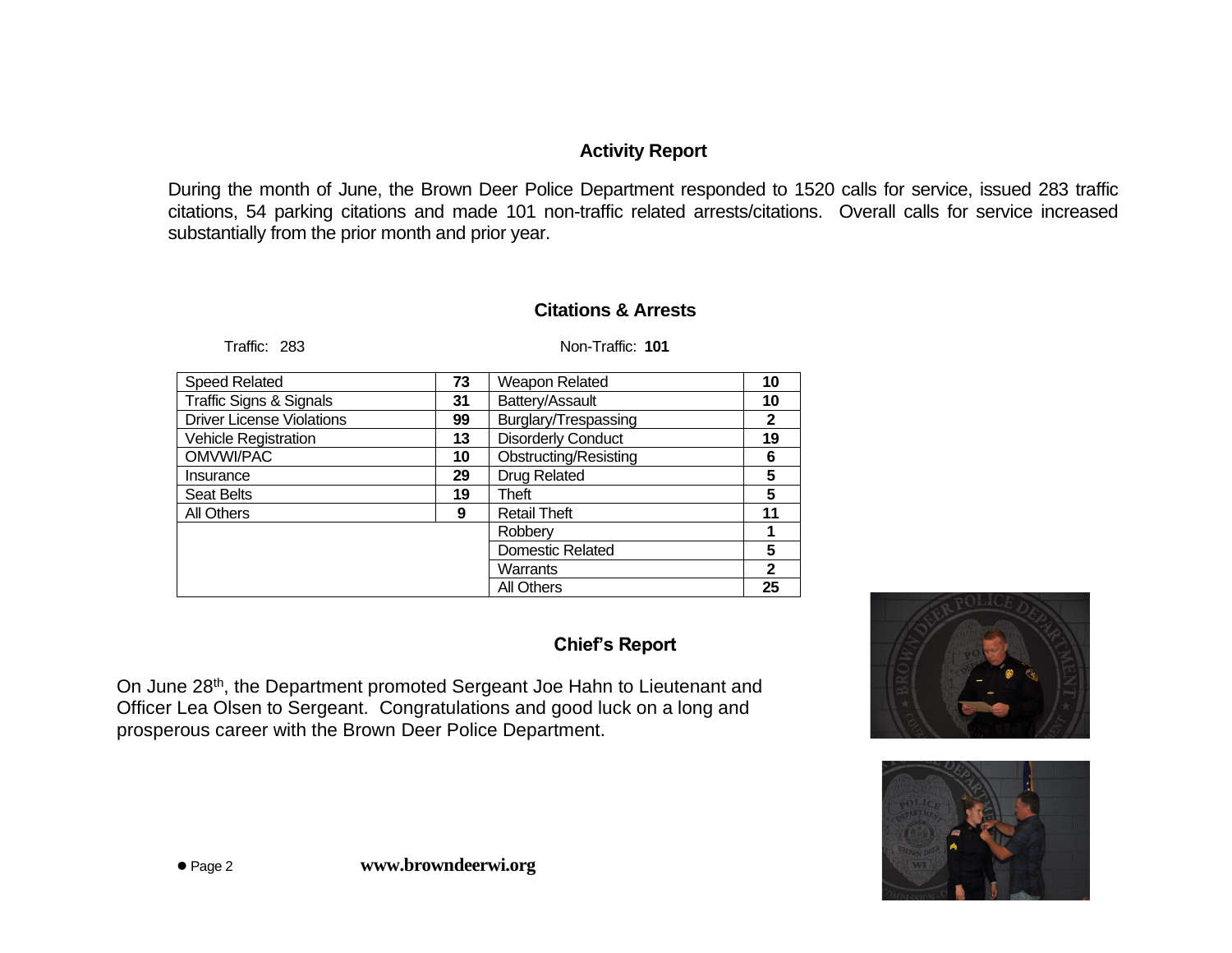



**2020/2021 Year to Date Enforcement Action (arrests, citations & warnings)**



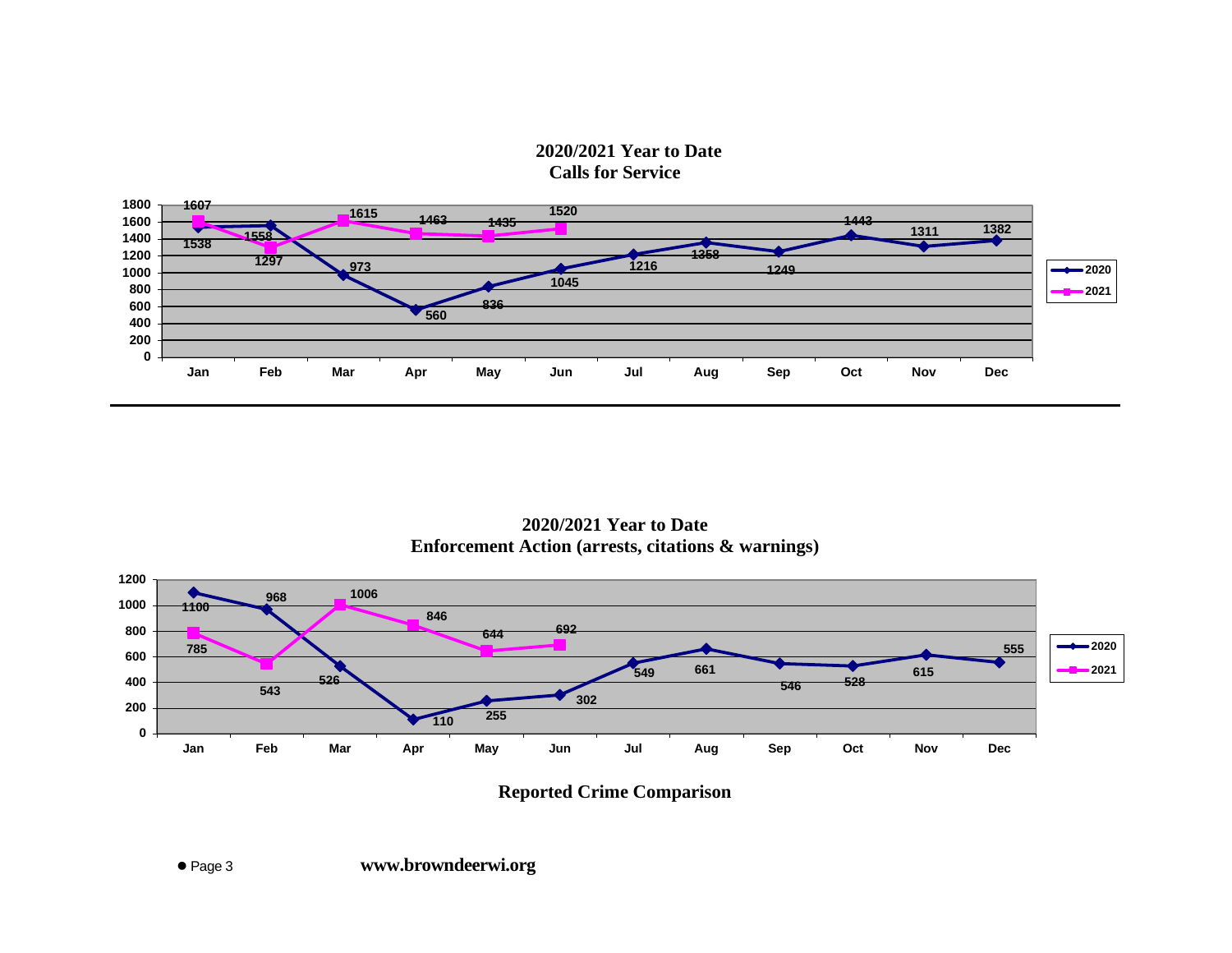#### **June 2020/2021**



## **Reported Crime Comparison Year to Date**

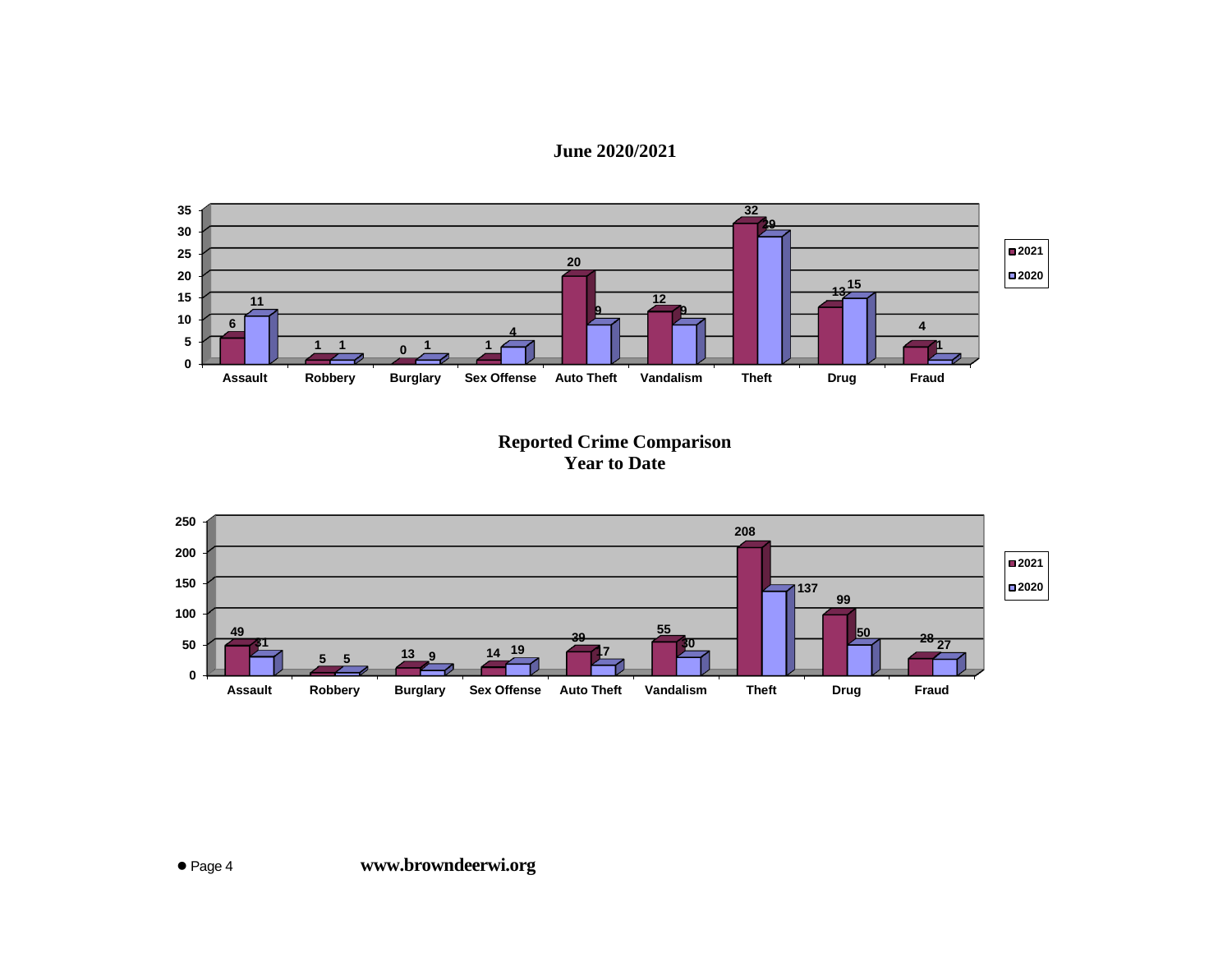

General Calls for Service – Complaints that typically do not require a police report and/or those that occur infrequently enough that they cannot be assigned to one of the listed categories. Examples would be disabled vehicles, death investigations, etc.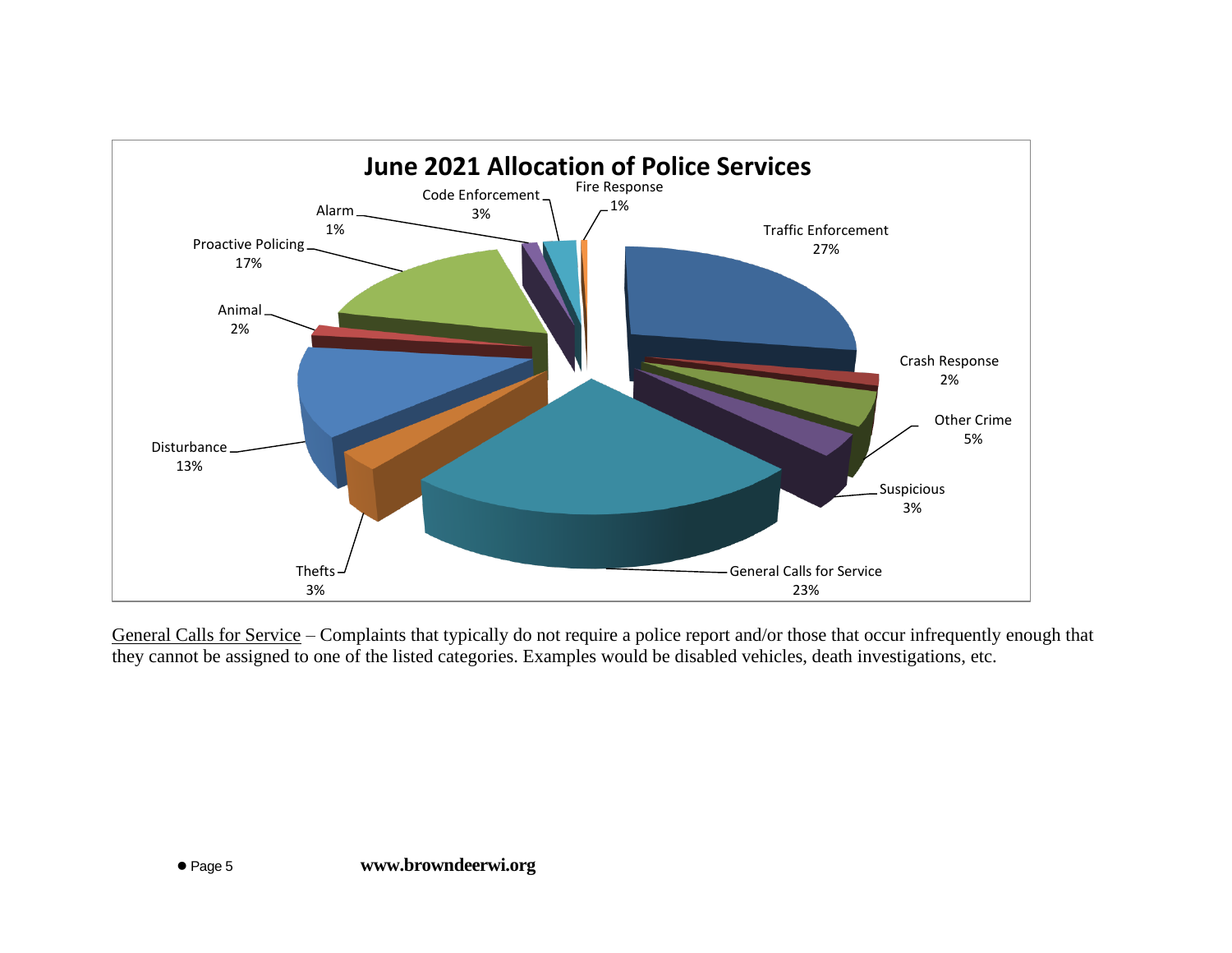

\* 70% of Bayside Reported Incidents are associated with the Communications Center.



Part I offenses include: Homicide, assaults, burglary, robbery, theft and MV theft. Part II offenses include general order crimes such as disorderly conduct, frauds, vandalism, narcotic offenses.